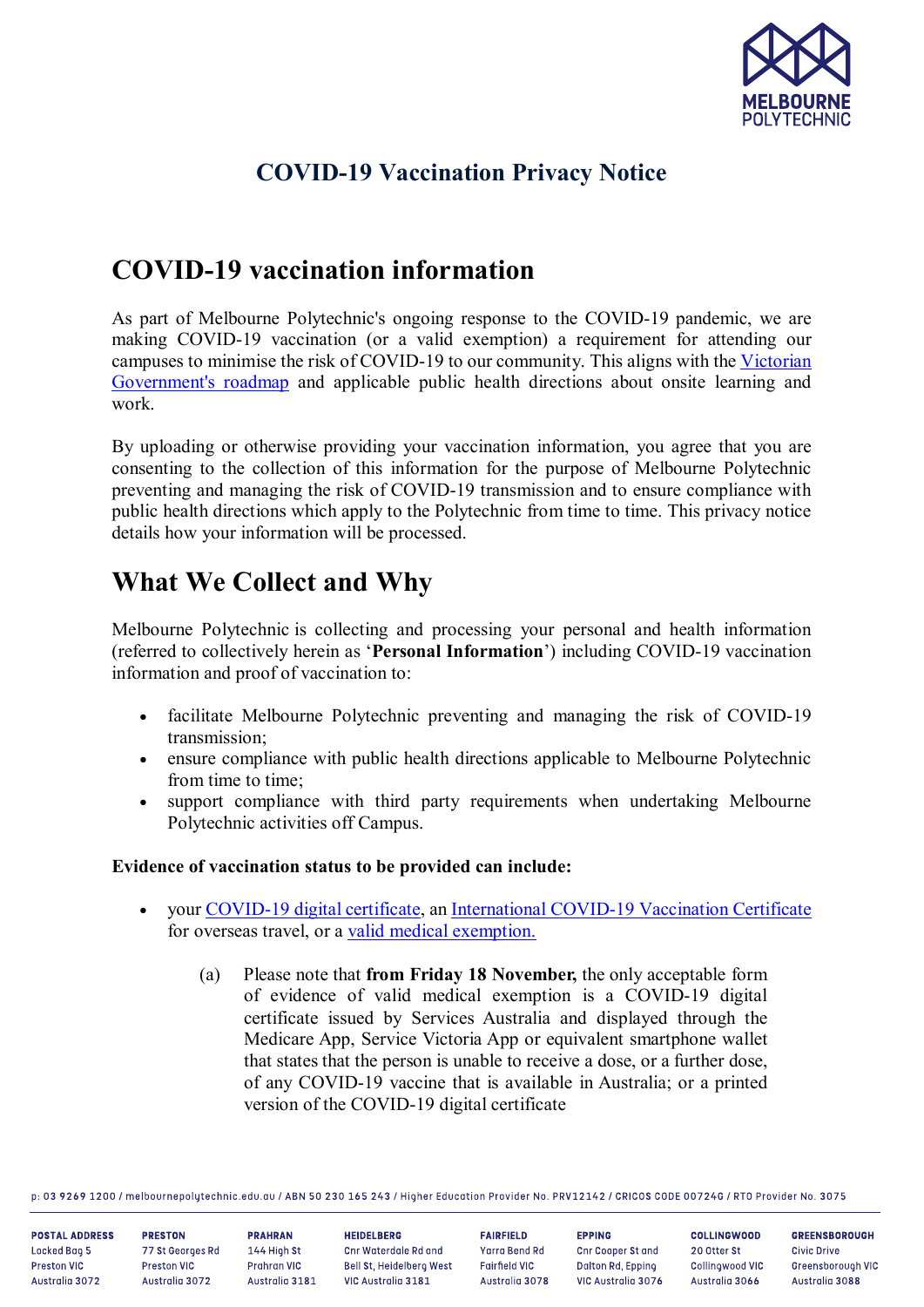

#### **Other Personal information that may be requested from you includes:**

- your name, date of birth, gender and contact details;
- staff, student or contractor identification number;
- your course, department or employer;
- your current health condition;
- your recent travel and movements;
- your recent close contact and interactions with others
- your vaccination status

## **A – Mandatory proof of vaccination for Staff and Students**

**From 29 October, 2021** all students must provide proof of their vaccination status prior to attending campus with the exception of those students undertaking a **VCE/VCAL** or **VETis** program who are not required to provide vaccination status at this stage*.*

Some students may have additional requirements from their employers and should comply with those to be able to continue to work and study. More information on vaccination requirements available on the [Student Portal.](https://melbournepolytechnic.sharepoint.com/sites/student/Pages/covid-main.aspx)

**From 6 pm on 26 November, 2021** all staff must provide proof of their full vaccination status prior attending campus. More information on vaccination requirements available on the [Staff](https://melbournepolytechnic.sharepoint.com/sites/staff/pub/PandC/Covid/Pages/covidinfo.aspx)  [Portal.](https://melbournepolytechnic.sharepoint.com/sites/staff/pub/PandC/Covid/Pages/covidinfo.aspx)

## **B – Mandatory proof of vaccination for Visitors**

When you arrive on campus you will need to check in via OR code and provide evidence of your COVID-19 vaccination status The QR codes are provided around each campus and are also available on the [Melbourne Polytechnic website.](https://www.melbournepolytechnic.edu.au/about-us/coronavirus-information-covid-19/#checkin)

Visitors will be required to show their vaccination evidence to the Melbourne Polytechnic host that they are meeting, or at the service point they are attending on campus. Please be ready to show us your status using the [myGov website](https://my.gov.au/) or the [Service Victoria App.](https://service.vic.gov.au/check-in) Printed copies of your COVID-19 Digital Certificate, or valid Medical Exemption are also accepted but must be presented alongside a valid photo ID such as a drivers' licence.

## **How we process your personal information**

Melbourne Polytechnic is governed by the *Privacy and Data Protection Act 2014 (Vic)* and the *Health Records Act 2001 (Vic)* when collecting and managing personal information. To the extent that they apply to our activities, the Polytechnic is also subject to the requirements of the *Privacy Act 1988 (Cth)* and the *EU General Data Protection Regulation 2016/679* (together, '**Privacy Laws'**).

p: 03 9269 1200 / melbournepolytechnic.edu.au / ABN 50 230 165 243 / Higher Education Provider No. PRV12142 / CRICOS CODE 00724G / RTO Provider No. 3075

**POSTAL ADDRESS** Locked Bao 5 Preston VIC Australia 3072

**PRESTON** 77 St Georges Rd Preston VIC Australia 3072

**PRAHRAN** 144 High St Prahran VIC Australia 3181 **HEIDELBERG** Cnr Waterdale Rd and Bell St. Heidelberg West VIC Australia 3181

**FAIRFIELD** Yarra Bend Rd Fairfield VIC Australia 3078

**EPPING Cnr Cooper St and** Dalton Rd. Eppino VIC Australia 3076

**COLLINGWOOD** 20 Otter St Collinowood VIC Australia 3066

**GREENSBOROUGH Civic Drive** Greensborough VIC Australia 3088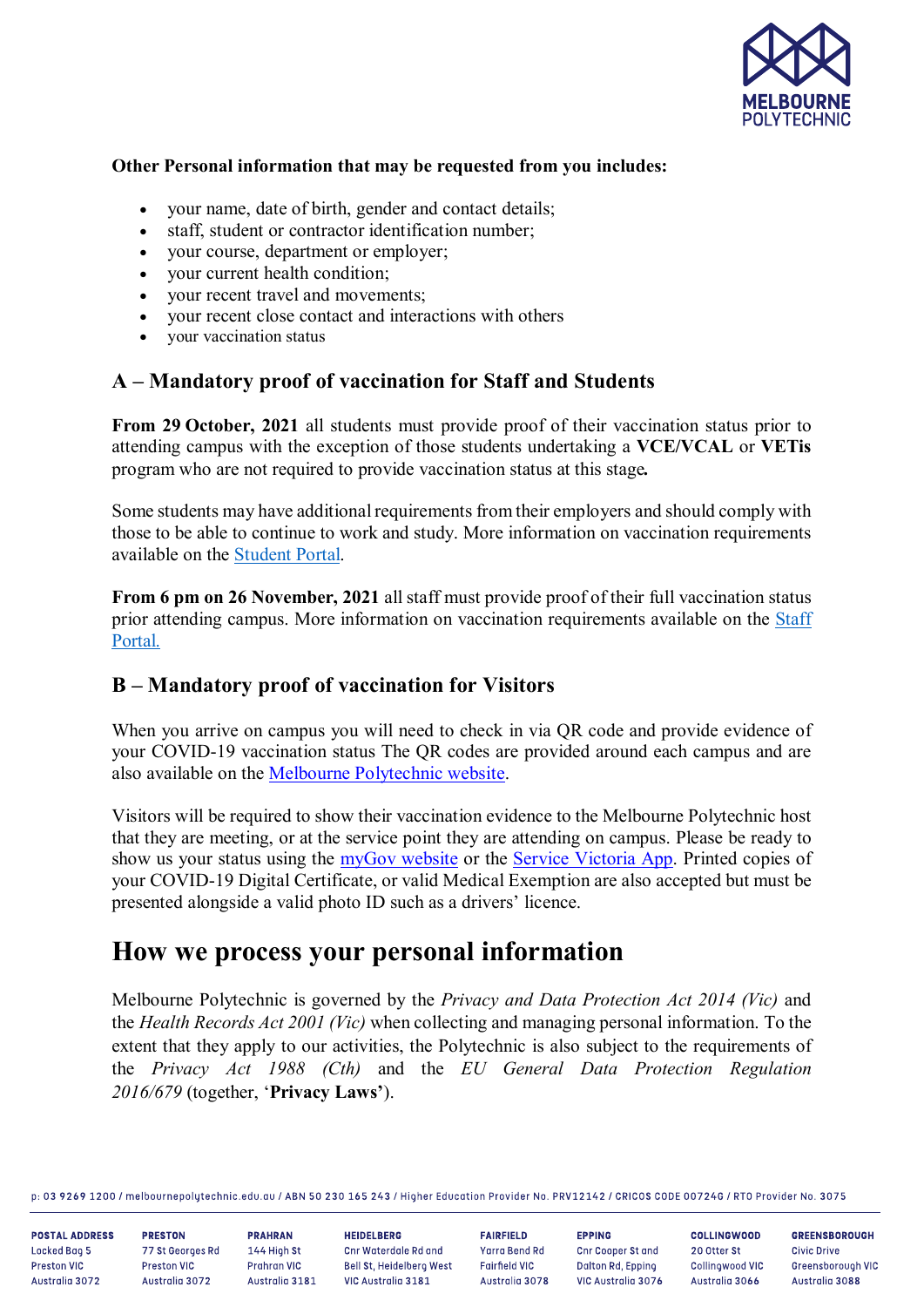

The "processing" of personal or health information (**personal information**) refers to all activities relating to the management of your personal information, from its collection and use, through to its storage and disposal, and everything in between.

We will collect this information directly from you, wherever possible. However, where this is not practicable, we may collect information you have provided through other avenues: for example, if you are a staff member, your Supervisor may request your consent to pass certain information about you to the Polytechnic Occupational Health and Safety Department on your behalf; or, where you have previously provided personal information to the Polytechnic as a staff member, student, contract or other person, this information may be accessed from the Polytechnic systems to confirm your identity and ensure your details are accurate and accord with any new information you provide.

We will treat this information as confidentially as possible and hold it securely in Melbourne Polytechnic enterprise systems. Processing will be limited to what is reasonably necessary to prevent and manage COVID-19 transmission risks on our campuses, to comply with any applicable public health directions, where you have consented to the processing, or if we are otherwise required or permitted to do so by law. The information will only be used by authorised staff for the purpose described above. It will be subject to appropriate technical and organisational measures to ensure it is accurate and complete and protected from accidental or unlawful destruction, misuse, loss, alteration, unauthorised access or disclosure.

Vaccination information may be disclosed to third parties only to the extent necessary for the purposes outlined in this notice, such as to government departments and their agents, and service providers or partners engaged by us to perform legitimate functions on our behalf. For example, Melbourne Polytechnic will share your personal information with the Victorian Department of Health where necessary to manage COVID-19 contact tracing and case management involving Melbourne Polytechnic campuses or workplaces.

We will hold the personal information you provided us for as long as required for the purposes for which it was collected. After this period, it will be securely disposed of and in compliance with our legislative obligations and Melbourne Polytechnic's retention and disposal standards. It will not be transferred outside Australia unless to an entity operating under equivalent privacy obligations.

# **Your rights**

**Please note that a failure to provide any of the information listed above including proof of vaccination status will mean you are not permitted to enter Melbourne Polytechnic premises and campuses and may have additional consequences, depending on the reason why you are required to attend Melbourne Polytechnic campuses (i.e. if you are a student, staff member or contractor).**

We still request that as your vaccination status changes to advise us as per the advice above.

p: 03 9269 1200 / melbournepolytechnic.edu.au / ABN 50 230 165 243 / Higher Education Provider No. PRV12142 / CRICOS CODE 00724G / RTO Provider No. 3075

**POSTAL ADDRESS** Locked Bag 5 Preston VIC Australia 3072

**PRESTON PRAHRAN** 77 St Georges Rd Preston VIC Australia 3072

**HEIDELBERG** 144 High St Cnr Waterdale Rd and Prahran VIC Bell St. Heidelberg West Australia 3181 VIC Australia 3181

**FAIRFIELD** Yarra Bend Rd Fairfield VIC Australia 3078

**EPPING Cnr Cooper St and** Dalton Rd. Eppino VIC Australia 3076

**COLLINGWOOD** 20 Otter St Collinowood VIC Australia 3066

**GREENSBOROUGH Civic Drive Greensborough VIC** Australia 3088